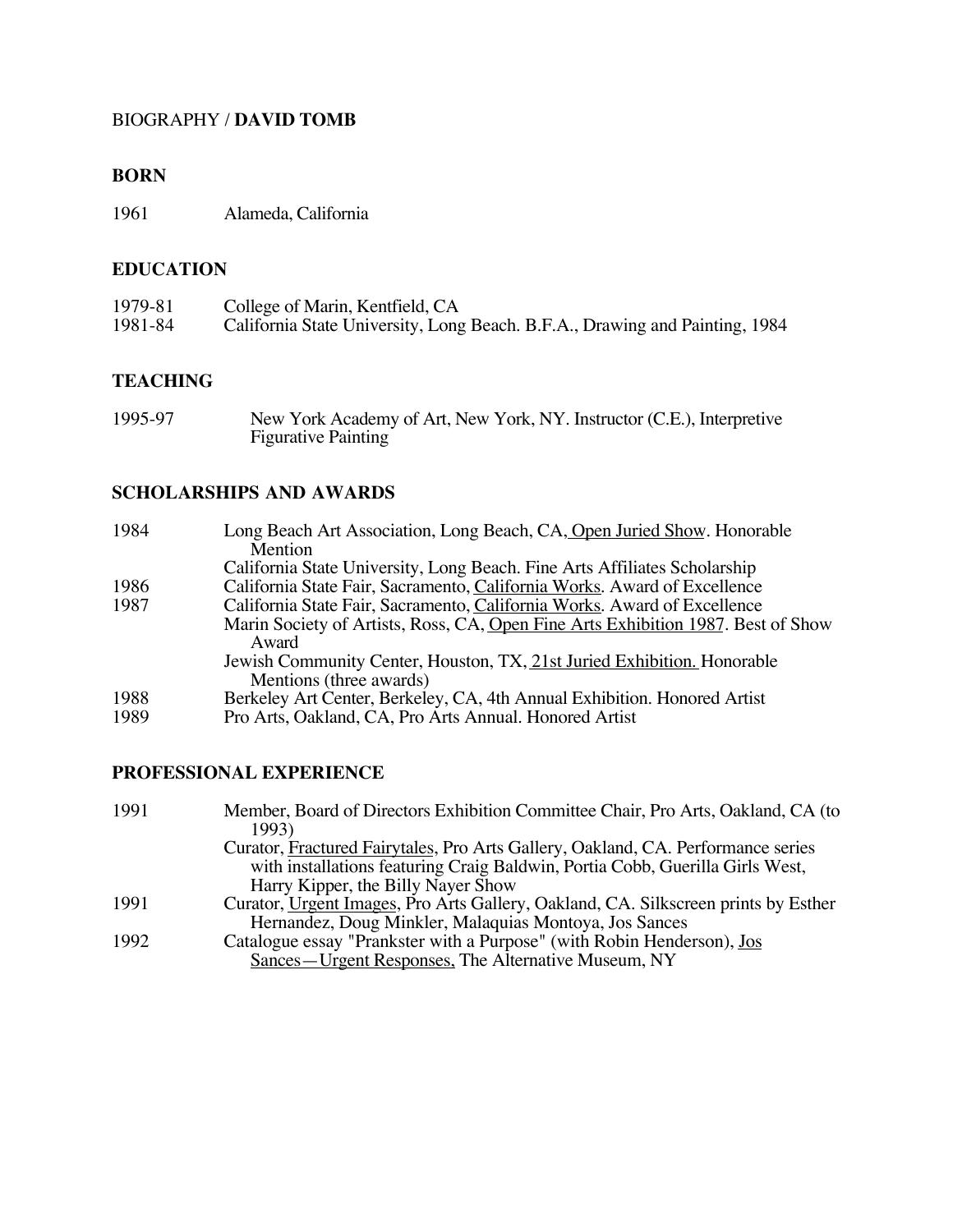## **DAVID TOMB — 2**

## **LECTURES**

| 1990 | Loyola Marymount University, Los Angeles, CA                                      |
|------|-----------------------------------------------------------------------------------|
|      | California State University, Long Beach                                           |
| 1997 | Artists Forum, San Francisco, "Obession Revealed: The Serial Portrait," in        |
|      | conversation with Bruce Nixon, May 6                                              |
|      | Artists Forum, San Francisco, "Painting/Architecture: Abstraction of Ideas and    |
|      | Forms," in conversation with Bruce Tomb, June 3                                   |
| 2000 | Fresno Art Museum, Fresno, CA, Gallery talk in conjunction with the exhibition    |
|      | David Tomb: Portraits, February 10                                                |
| 2001 | The Avram Gallery, Southampton College, Long Island University, Southampton,      |
|      | NY, in conjunction with the exhibition David Tomb: Twitch                         |
| 2002 | Ohlone College, Fremont, CA, slide lecture, Painting class                        |
| 2003 | Hackett-Freedman Gallery, San Francisco, CA, gallery talk in conjunction with the |
|      | exhibition David Tomb: Ogle                                                       |

### **SOLO EXHIBITIONS**

| 1989 | Hoffman Gallery, Emeryville, CA, David Tomb: Paintings and Drawings, April 7 -<br>May 7 |
|------|-----------------------------------------------------------------------------------------|
| 1990 | Contemporary Realist Gallery, San Francisco, David Tomb: Recent Paintings and           |
|      | Charcoal Drawings, September 12 - October 13. Brochure                                  |
|      | Louis Newman Galleries, Beverly Hills, CA, David Tomb: Recent Work, November<br>15-29   |
| 1992 | Louis Newman Galleries, Beverly Hills, David Tomb: Recent Work, April 2-16              |
|      | Turn of the Century Fine Arts, Berkeley, CA, October 21 - November 28                   |
| 1994 | Contemporary Realist Gallery, San Francisco, David Tomb: Recent Work, March 3           |
|      | - April 2                                                                               |
| 1995 | The William-Scott Gallery, Provincetown, MA, David Tomb: Charcoal Figure                |
|      | Drawings and Oil Portraits, August 18-31                                                |
| 1997 | Artists Forum, San Francisco, David Tomb: The Subjective Perception, May 1 -            |
|      | September 14. Brochure                                                                  |
| 2000 | Fresno Art Museum, Fresno, CA, David Tomb: Portraits, January 7 - April 9.              |
|      | Catalogue                                                                               |
|      | Hackett-Freedman Gallery, San Francisco, CA, Diorama, November 2 - December 2           |
| 2001 | The Avram Gallery, Southampton College, Southampton, NY, David Tomb: Twitch,            |
|      | November 5 - December 7. Brochure                                                       |
|      | Hackett-Freedman Gallery, San Francisco, CA, David Tomb, Fresh Contour:                 |
|      | Portraits on Paper, December 6-29                                                       |
| 2003 | Hackett-Freedman Gallery, San Francisco, CA, David Tomb, Ogle: Works on Paper,          |
|      | July 8 - August 2                                                                       |
|      | The William Scott Gallery, Boston, MA, David Tomb: Rogue's Gallery, October 3 -         |
|      | November 1                                                                              |
| 2004 | David Lusk Gallery, Memphis, TN, David Tomb: Birds and Blokes, September 1-25           |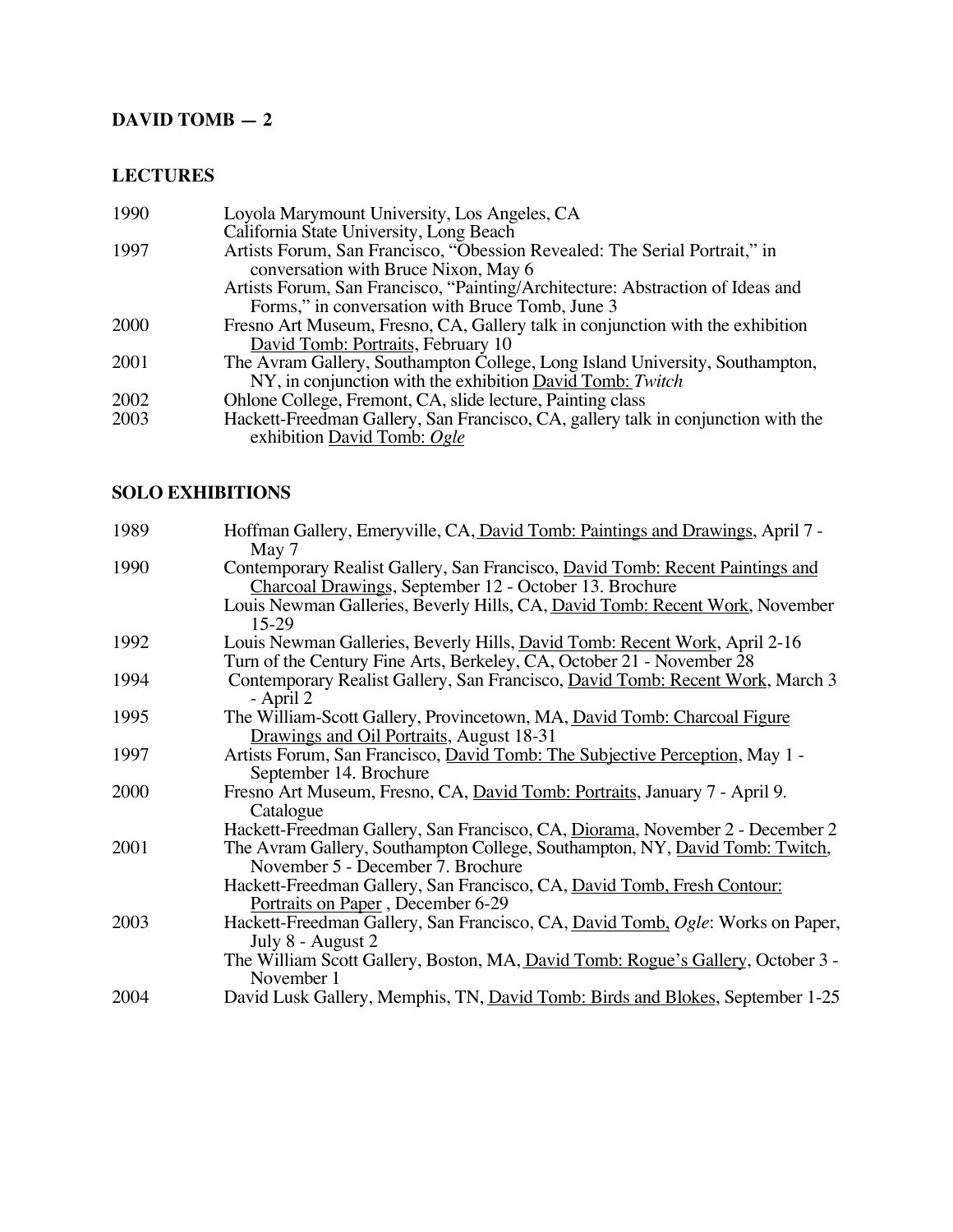# **DAVID TOMB — 3**

### **GROUP EXHIBITIONS**

| 1984 | California State University, Long Beach, <i>Icons: David Tomb and Elaine Wells</i>  |
|------|-------------------------------------------------------------------------------------|
|      | Long Beach Art Association, Long Beach, CA, Long Beach Art Association Open         |
|      | Juried Show. Award                                                                  |
| 1985 | Bizous Cafe-Gallery, Huntington Beach, CA, Drawings: Elaine Wells/David Tomb,       |
|      | March 6 - April 6                                                                   |
|      | 7th Place Gallery, Los Angeles, In Spiritus: Spirituality in Contemporary Art       |
| 1986 | Hayward Forum of the Arts and Sun Gallery, Hayward, CA                              |
|      | Triton Museum of Art, Santa Clara, CA, Sixth Annual Competition - Drawing and       |
|      | Printmaking (Alonzo Davis, Juror)                                                   |
|      | California State Fair, Sacramento, California Works (Paul Wonner, Juror). Award.    |
|      | Catalogue                                                                           |
|      | Gallery Route One, Point Reyes, CA (Kenneth Baker, Juror)                           |
| 1987 | Marin Society of Artists, Ross, CA, Open Fine Arts Exhibition 1987 (Michael         |
|      | Schwager, Juror). Award                                                             |
|      | California State Fair, Sacramento, California Works. Award. Catalogue               |
|      | Jewish Community Center, Houston, TX, 21st Juried Exhibition (Mary Jane Jacob,      |
|      | Juror), September-October. Award. Catalogue                                         |
|      | Marin Arts Guild, San Rafael, CA (Kenneth Baker, Juror)                             |
| 1988 | Ironworks, Oakland, CA, Arts Explosion (curated by Phil Linhares and Arthur         |
|      | Monroe)                                                                             |
|      | Muscarelle Museum of Art, College of William and Mary, Williamsburg, VA,            |
|      | American Drawing Biennial (Frank Gettings, Juror), March 19 - May 1.                |
|      | <b>Brochure</b>                                                                     |
|      | North Carolina Print & Drawing Society, Davidson College Art Gallery, Davidson,     |
|      | NC, 11th Annual United States Print & Drawing Exhibition (Douglas M.                |
|      | Schultz, Juror), March 25 - April 15. Travel: Center Gallery, Holt McPherson        |
|      | Center, High Point, NC, May 2 - June 17. Brochure                                   |
|      | Hayward Area Forum of the Arts, Hayward, CA (Mark Levy and George Rivera,           |
|      | Jurors)                                                                             |
|      | Berkeley Art Center, Berkeley, CA, 4th Annual Exhibition (Theresa Heyman and        |
|      | Allan Stone, Jurors). Award                                                         |
| 1989 | Pro Arts, Oakland, CA, The Annual (curated by Mary Jane Jacob), January 18 -        |
|      | March 4. Catalogue                                                                  |
|      | Nexus Gallery, Berkeley, CA, Provart/Tomb, February 4-26                            |
|      | Hatley Martin Gallery, San Francisco, Line and Form (Robert Flynn Johnson,          |
|      | Juror), March 2 - April 21. Catalogue                                               |
|      | Butterfield & Butterfield, San Francisco, Art Against AIDS, May 8 - June 18.        |
|      | Catalogue                                                                           |
|      | Contemporary Realist Gallery, San Francisco, CA, New Bay Area Painting,             |
|      | December 7, 1989 - January 20, 1990. Brochure                                       |
| 1990 | Pro Arts Tempspace Gallery, Oakland, CA, Mary Jane Jacob Selects Briscoe, Tomb,     |
|      | Vukelich: The '89 Annual Honored Artists, January 17 - February 17                  |
|      | The Oakland Museum, Oakland, CA, Oakland's Artists '90, March 24 - July 1.          |
|      | Catalogue                                                                           |
|      | Oliver Art Center, California College of Arts & Crafts, Oakland, CA, Contemporary   |
|      | Realist Painting: Perception and Experience, May 30 - July 21                       |
|      | Gallery North, Setauket, NY, Once by the Pacific: California Bay Area Artists, July |
|      | $1 -$ August 5                                                                      |
|      |                                                                                     |